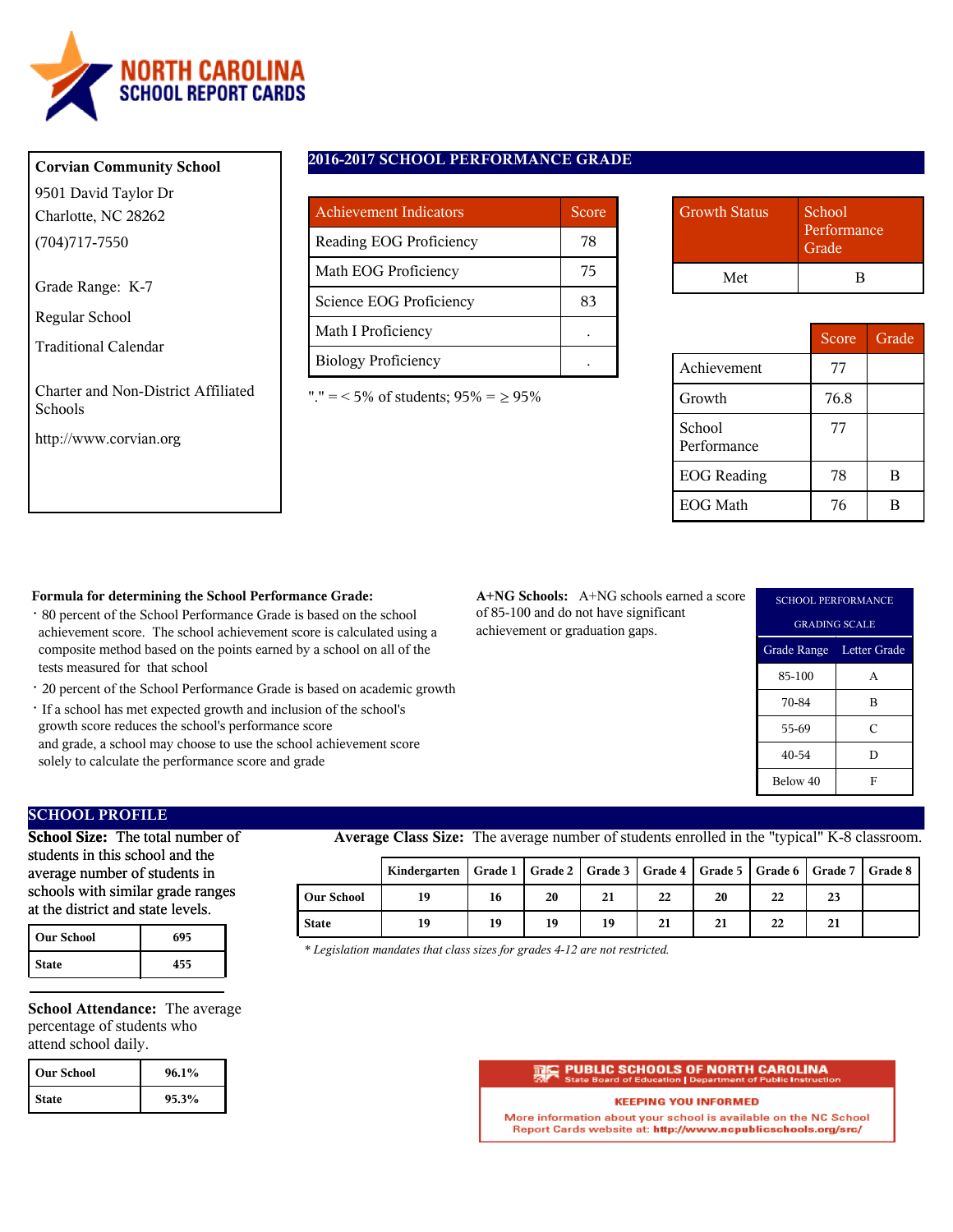### **SCHOOL PERFORMANCE**

**Performance of Students on the NC End-of-Grade Tests:** Percentage of Students at **Level 1** ( **Limited Command** of knowledge and skills)

| LEVEL 1           | Reading | Math     | <b>Science</b> |
|-------------------|---------|----------|----------------|
| <b>Our School</b> | $8.0\%$ | $10.9\%$ | 6.3%           |
| <b>State</b>      | 21.6%   | 23.1%    | 14.7%          |

 $N/A = 5\%$  of students;  $95\% = \ge 95\%$ 

**Performance of Students on the NC End-of-Grade Tests:** Percentage of Students at **Level 2** ( **Partial Command** of knowledge and skills)

| LEVEL 2           | Reading | Math  | <b>Science</b> |
|-------------------|---------|-------|----------------|
| <b>Our School</b> | 14.5%   | 14.5% | 11.3%          |
| <b>State</b>      | 20.9%   | 21.5% | 12.5%          |

 $N/A = 5\%$  of students;  $95\% = 95\%$ 

**Performance of Students on the NC End-of-Grade Tests:** Percentage of Students at **Level 3** ( **Sufficient Command** of knowledge and skills) *Students performing at Level 3 are performing at grade level.*

| <b>LEVEL 3</b>    | Reading | Math    | <b>Science</b> |
|-------------------|---------|---------|----------------|
| <b>Our School</b> | 11.4%   | $8.0\%$ | 16.3%          |
| <b>State</b>      | 12.0%   | 7.8%    | $10.2\%$       |

 $N/A = 5\%$  of students;  $95\% = 95\%$ 

**Performance of Students on the NC End-of-Grade Tests:** Percentage of Students at **Level 4** ( **Solid Command** of knowledge and skills) *Students scoring at Level 4 meet NC Standard for College-and Career-Readiness and are performing at or above grade level.*

| LEVEL <sub>4</sub> | Reading | Math  | <b>Science</b> |
|--------------------|---------|-------|----------------|
| <b>Our School</b>  | 47.8%   | 37.9% | 53.8%          |
| <b>State</b>       | 34.6%   | 30.0% | 41.2%          |

 $N/A = 5\%$  of students;  $95\% = \ge 95\%$ 

**Performance of Students on the NC End-of-Grade Tests:** Percentage of Students at **Level 5** ( **Superior Command** of knowledge and skills) *Students scoring at Level 5 meet NC Standard for College-and Career-Readiness and are performing at or above grade level.*

| LEVEL 5           | Reading  | Math     | <b>Science</b> |
|-------------------|----------|----------|----------------|
| <b>Our School</b> | 18.3%    | 28.6%    | 12.5%          |
| <b>State</b>      | $10.9\%$ | $17.6\%$ | 21.4%          |

 $N/A = 5\%$  of students;  $95\% = \ge 95\%$ 

# **FIVE ACHIEVEMENT LEVELS**

**LEVEL 1: Limited Command** of knowledge and skills

- Performing At or Above Grade Level: NO
- Meets N.C. Standard for College-and Career-Readiness: NO

#### **LEVEL 2: Partial Command** of knowledge and skills

- Performing At or Above Grade Level: NO
- Meets N.C. Standard for College-and Career-Readiness: NO

**LEVEL 3: Sufficient Command** of knowledge and skills

- Performing At or Above Grade Level: YES
- Meets N.C. Standard for College-and Career-Readiness: NO

#### **LEVEL 4: Solid Command** of knowledge and skills

- Performing At or Above Grade Level: YES
- Meets N.C. Standard for College-and Career-Readiness: YES

#### **LEVEL 5: Superior Command** of knowledge and skills

- Performing At or Above Grade Level: YES
- Meets N.C. Standard for College-and Career-Readiness: YES

### **What does this achievement level number mean?**

Students scoring at Levels 1 and 2 will likely need additional help next year to succeed in that subject area. Students scoring at Level 3 are considered proficient for that grade level or course, but may still need some targeted help in the next grade or course. Students scoring at Levels 4 and 5 are ready for the next grade or course, and are also on a path to be prepared for college or a career by the time they graduate.

*The reading and math End-of-Grade tests are administered in grades 3-8. The science End-of-Grade tests are administered in grades 5 and 8 only.*

 $\mathcal{L}_\text{max}$  and  $\mathcal{L}_\text{max}$  and  $\mathcal{L}_\text{max}$  and  $\mathcal{L}_\text{max}$  and  $\mathcal{L}_\text{max}$ 

 $\mathcal{L}_\text{max}$  and the contract of the contract of the contract of the contract of the contract of the contract of the contract of the contract of the contract of the contract of the contract of the contract of the contrac

**Annual Participation Requirements:** Schools are required to test at least 95 percent of their students on assessments administered for accountability. This requirement is for the all students group and for each student group. The minimum number of students needed in a group is 30.

Our school met 10 out of 10 targets.

For more information on participation requirements please go to www.ncpublicschools.org/accountability/reporting.